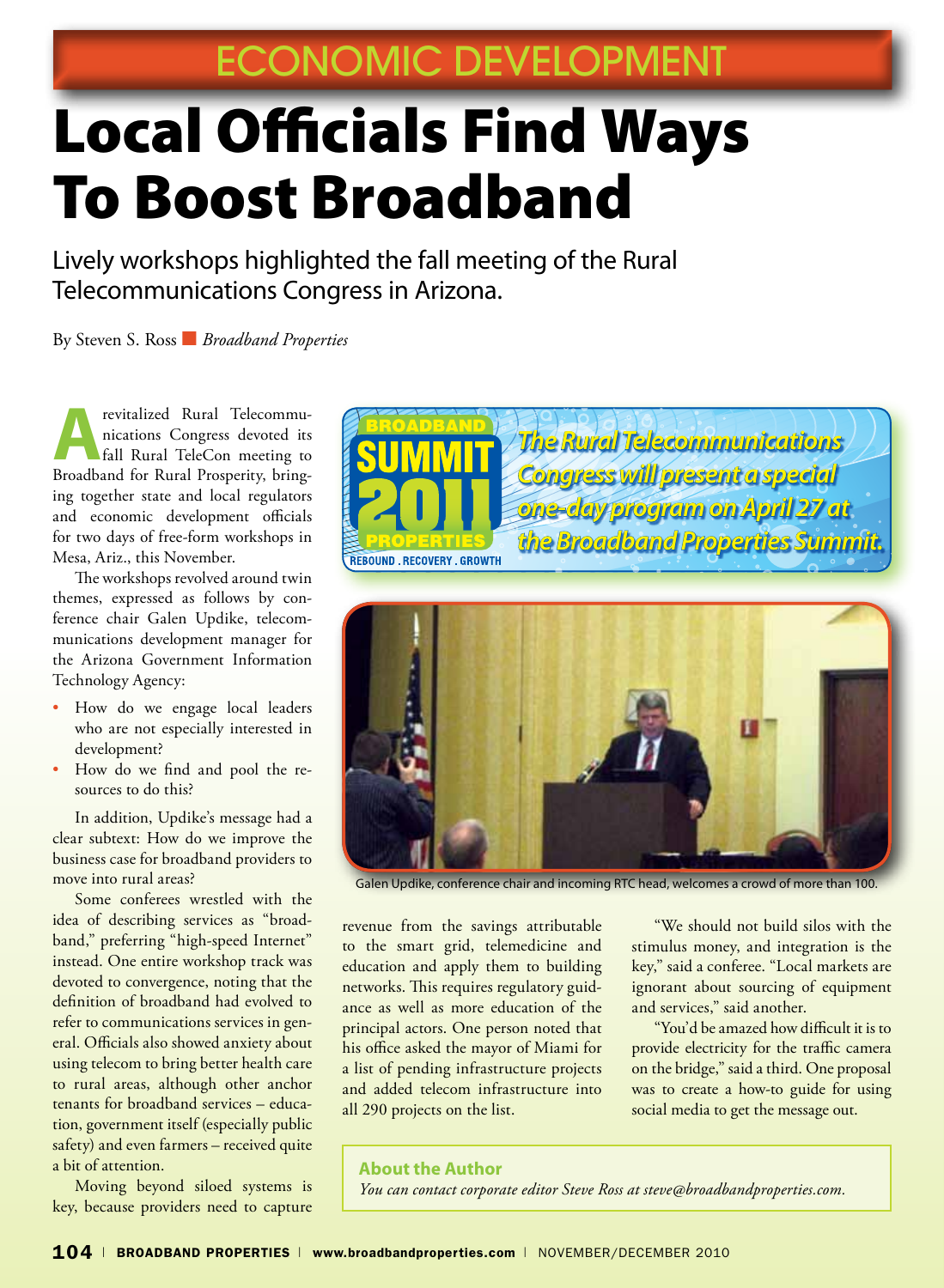## ECONOMIC DEVELOPMENT

#### **chong's Secret Sauce for Rural Broadband**

*Rachelle Chong, special counsel for information and communications technologies in the California Office of the Chief Information Officer, offered 10 ingredients for her rural broadband recipe.* 

1. Form a task force on broadband or a state broadband leadership council (the California task force report was summarized in Broadband Properties in 2006). Leadership made the difference in California, where the governor and public utilities commissioners were all champions. Because the movie industry sends big files nationwide, the governor knew firsthand about the need for speed. California listed

all the state broadband-using facilities in a database and made it available to providers. The governor ordered the use of VoIP to save money and to demonstrate the technology.

2. Map broadband availability. If you don't know where broadband is, you are at a disadvantage when the state legislature challenges you on spending money to bring broadband to remote areas.

3. Set up a nonprofit whose sole job is to promote broadband and the task force report. The California Emerging Technology Fund (CETF) was set up to narrow the digital divide, and it made \$60 million available on a 3:1 match.

4. Set the regulatory table. The Public Utilities Commission helped California by significantly deregulating telcos so they could compete. After the legislature passed a statewide franchise law in 2006, AT&T and Verizon invested heavily in the state.

5. Make sure you have a legislative champion.

6. Create an infrastructure program for broadband. The California Advanced Service Fund was formed and collected \$100 million through a 0.25 percent surcharge on intrastate telecom services. The fund was used to cover 40 percent of rural project costs, first in unserved areas and then in underserved areas.

7. Create a broadband infrastructure revolving loan account. California funds a \$15 million account out of the surcharge. It was used for initial engineering for ARRA grant proposals.

8. Leverage or build a telehealth network. When the FCC had funds available for telehealth grants, California's regional telehealth groups were told to submit a combined statewide application. The University of California, Davis campus, was the fiscal agent for the 853-



California's Rachelle Chong gives her recipe for rural broadband success.

site proposal to the FCC. California got FCC funds to set up 10 model communities, which will transform health care in the state. Lives have already been saved with telemedicine connections to urban experts.

9. Leverage tele-education, E-rate, library, 211 (nonemergency help) and digital literacy efforts. Open the school tech center at night. Create school laptop programs for middle-school kids who can't afford them – the kid trains the family. California's E-rate program gives 50 percent of the federal E-rate amount to schools, and its 211 referral service mentions broadband and computer training for anyone who calls for, say, food stamps.

10. The secret sauce: California formed rural regional consortia to achieve specific broadband outcomes with accountability. There are seven rural consortia, each covering six or seven counties. The process included executing detailed fact-finding for the work plan, identifying who should be involved in each county, deciding on the fiscal agent and writing the work plan. All public agency groups and key business sectors/employment groups were surveyed for an aggregation-of-demand report and an outreach and engagement plan for the counties. This was followed by six months negotiating the broadband deployment scenario, including real people with real contact information who said they would subscribe to the network. Then each consortium negotiated an agreement with a broadband provider to actually do it. Every year, CETF brings consortia leaders together to share lessons learned; these leaders feel peer pressure to avoid looking bad in front of the other consortia. Strict annual and quarterly reporting requirements make sure everything gets done. When ARRA funds were available, one of three who applied received grants.

See Chong's complete talk at www.bbpmag.com.